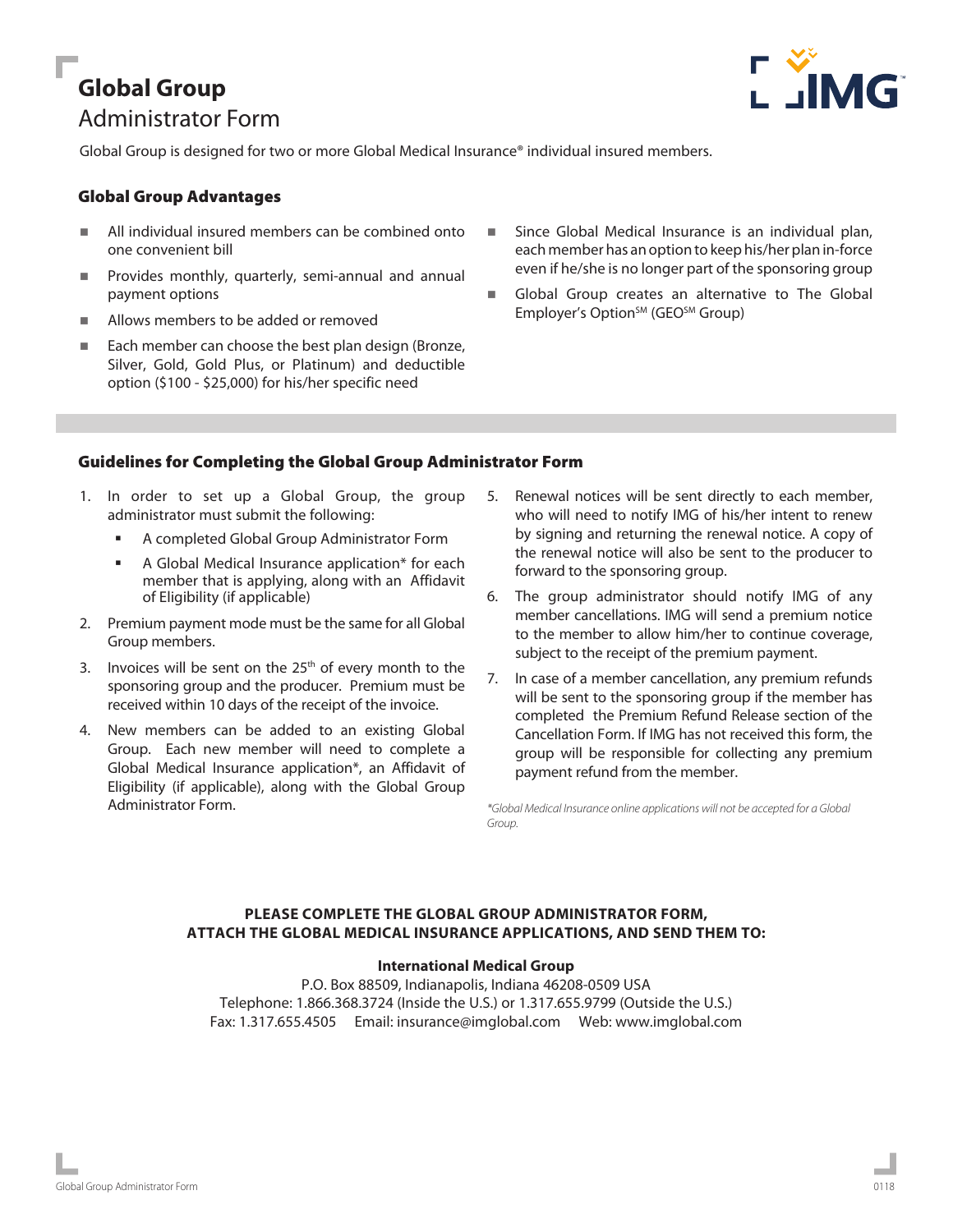# SECTION 1. GROUP INFORMATION

Please complete this form to enroll a new Global Group, or to add members to an existing Global Group.

| Group Name:                                  |        | Requested Effective Date:<br>(Coverage is not effective until formal acceptance has been made by IMG) |              |  |  |
|----------------------------------------------|--------|-------------------------------------------------------------------------------------------------------|--------------|--|--|
| <b>Street Address:</b>                       |        |                                                                                                       |              |  |  |
| City:                                        | State: | Country:                                                                                              | Postal Code: |  |  |
| <b>Contact Person</b> (Group Administrator): |        |                                                                                                       |              |  |  |
| <b>Contact Person Email Address:</b>         |        | Phone<br>Number:                                                                                      |              |  |  |
| <b>Contact Person Signature:</b>             |        | Date:                                                                                                 |              |  |  |
| Producer Name and Number (If applicable):    |        |                                                                                                       |              |  |  |

# SECTION 2. CENSUS LISTING - *Check one:* 1 *New Global Group* 1 *Existing Global Group*

|                                                                                                        | <b>Name of Primary Applicant (Member)</b>                                                                     | <b>Annual Premium Amount</b> |  |  |
|--------------------------------------------------------------------------------------------------------|---------------------------------------------------------------------------------------------------------------|------------------------------|--|--|
| 1.                                                                                                     |                                                                                                               |                              |  |  |
| 2.                                                                                                     |                                                                                                               |                              |  |  |
| 3.                                                                                                     |                                                                                                               |                              |  |  |
| 4.                                                                                                     |                                                                                                               |                              |  |  |
| 5.                                                                                                     |                                                                                                               |                              |  |  |
| 6.                                                                                                     |                                                                                                               |                              |  |  |
| 7.                                                                                                     |                                                                                                               |                              |  |  |
| 8.                                                                                                     |                                                                                                               |                              |  |  |
| 9.                                                                                                     |                                                                                                               |                              |  |  |
| 10.                                                                                                    |                                                                                                               |                              |  |  |
| <b>Total number of applicants on Global Group:</b>                                                     |                                                                                                               | <b>Total Annual Premium:</b> |  |  |
| Premium Payment Mode:<br>(Must be the same for all individuals)                                        | $\Box$ Annually (1.0) $\Box$ Semi-Annually (0.55)<br>$\Box$ Monthly (0.10)<br>$\Box$ Quarterly (0.28)         |                              |  |  |
| Invoice Payment Method:<br>(Payment due once you receive invoice)                                      | $\Box$ Money Order $\Box$ Wire $\Box$ Credit Card $\Box$ eCheck $\Box$ Other (Attach details)<br>$\Box$ Check |                              |  |  |
| Preferred Invoice Method:                                                                              | $\Box$ Email<br>$\Box$ Mail<br>$\Box$ Both                                                                    |                              |  |  |
| Invoice Amount Due based on Premium Payment Mode chosen (Total Annual Premium x Premium Payment Mode): |                                                                                                               |                              |  |  |

*Attach additional sheets if necessary - All Primary Applicants (Members) must be listed to be included in Global Group* 

#### Please Note:

We may rate-up for covering certain conditions which would entail an additional premium.

#### Automatic Renewal Notice

For your convenience, we will notify your group members of their renewal premium in advance of their renewal date and automatically renew their plan, thereby preventing any accidental break in cover at renewal - unless of course they are no longer eligible or we hear from them to the contrary before renewal.

# **PLEASE ATTACH GLOBAL MEDICAL INSURANCE APPLICATIONS WITH THIS FORM**